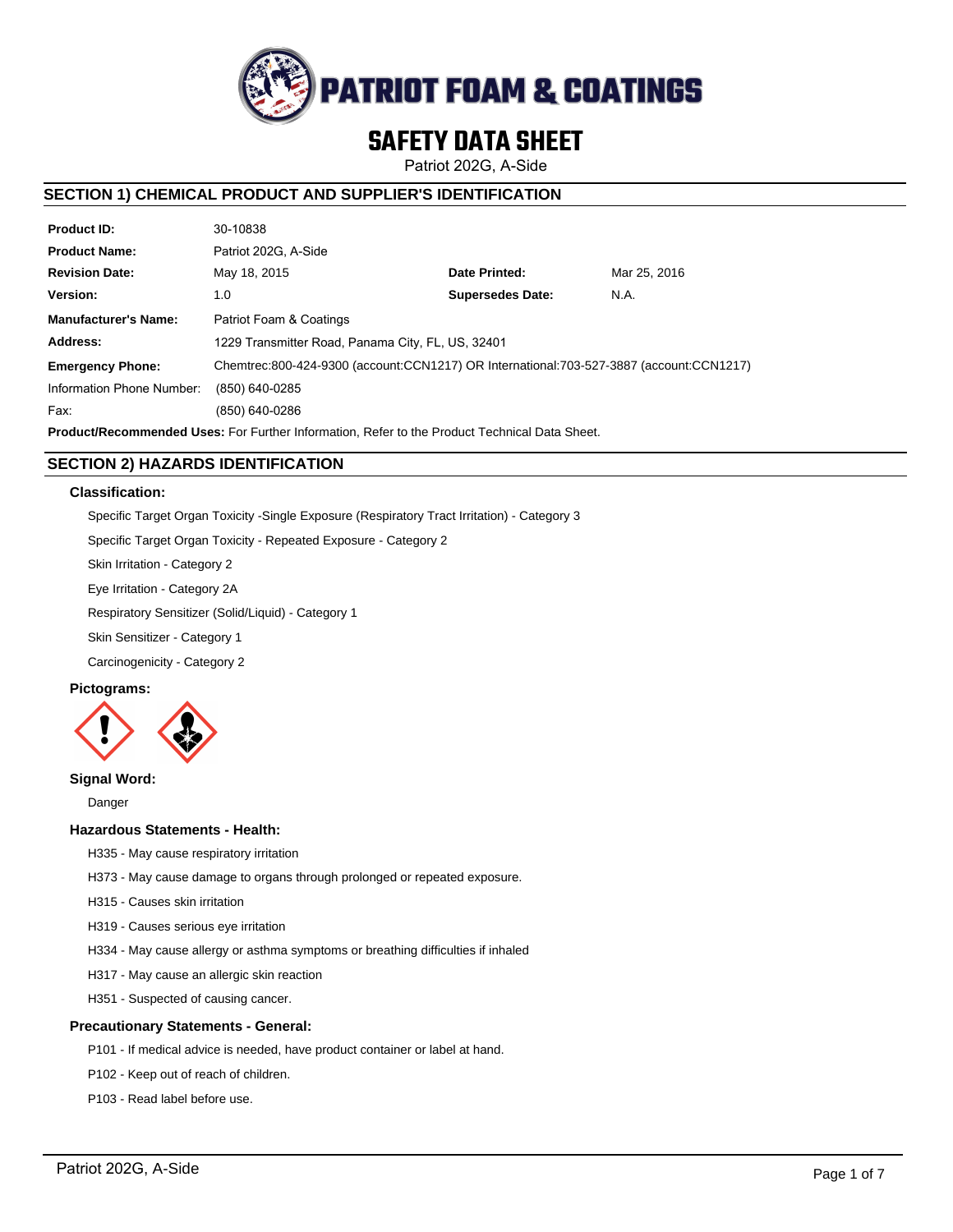### **Precautionary Statements - Prevention:**

- P261 Avoid breathing dust/fume/gas/mist/vapors/spray.
- P271 Use only outdoors or in a well-ventilated area.
- P233 Keep container tightly closed.
- P260 Do not breathe dust/fume/gas/mist/vapors/spray.
- P264 Wash thoroughly after handling.
- P280 Wear protective gloves/protective clothing/eye protection/face protection.
- P284 [In case of inadequate ventilation] wear respiratory protection.
- P272 Contaminated work clothing should not be allowed out of the workplace.
- P201 Obtain special instructions before use.
- P202 Do not handle until all safety precautions have been read and understood.

### **Precautionary Statements - Response:**

P304 + P340 - IF INHALED: Remove person to fresh air and keep comfortable for breathing.

P312 - Call a POISON CENTER/doctor if you feel unwell.

- P314 Get Medical advice/attention if you feel unwell.
- P302 + P352 IF ON SKIN: Wash with plenty of water.
- P321 Specific treatment (see section 4 on this SDS).
- P332 + P313 If skin irritation occurs: Get medical advice/attention.
- P362 + P364 Take off contaminated clothing. And wash it before reuse.
- P305 + P351 + P338 IF IN EYES: Rinse cautiously with water for several minutes. Remove contact lenses, if present and easy to do. Continue rinsing.
- P337 + P313 If eye irritation persists: Get medical advice/attention.
- P342 + P311 If experiencing respiratory symptoms: Call a POISON CENTER/doctor.
- P333 + P313 If skin irritation or a rash occurs: Get medical advice/attention.
- P308 + P313 IF exposed or concerned: Get medical advice/attention.

### **Precautionary Statements - Storage:**

P403 + P405 - Store in a well-ventilated place. Store locked up.

P405 - Store locked up.

### **Precautionary Statements - Disposal:**

P501 - Dispose of contents/ container to an approved waste disposal plant.

# **SECTION 3) COMPOSITION / INFORMATION ON INGREDIENTS**

| <b>CAS</b>   | <b>Chemical Name</b>                | % By Weight |
|--------------|-------------------------------------|-------------|
| 0009016-87-9 | POLYMETHYLENE POLYPHENYL ISOCYANATE | 52% - 96%   |
| 0000101-68-8 | 4.4'-METHYLENEDIPHENYL DIISOCYANATE | 13% - 24%   |

# **SECTION 4) FIRST-AID MEASURES**

### **Inhalation:**

Remove source of exposure or move person to fresh air and keep comfortable for breathing. If experiencing respiratory symptoms: Call a POISON CENTER/doctor. If breathing is difficult, trained personnel should administer emergency oxygen if advised to do so by the POISON CENTER/doctor.

If exposed/feel unwell/concerned: Call a POISON CENTER/doctor.

Eliminate all ignition sources if safe to do so.

### **Skin Contact:**

Take off contaminated clothing, shoes and leather goods (e.g. watchbands, belts). Gently blot or brush away excess product. Wash with plenty of lukewarm, gently flowing water for a duration of 15-20 minutes. If skin irritation or rash occurs: Get medical advice/attention. Wash contaminated clothing before re-use or discard.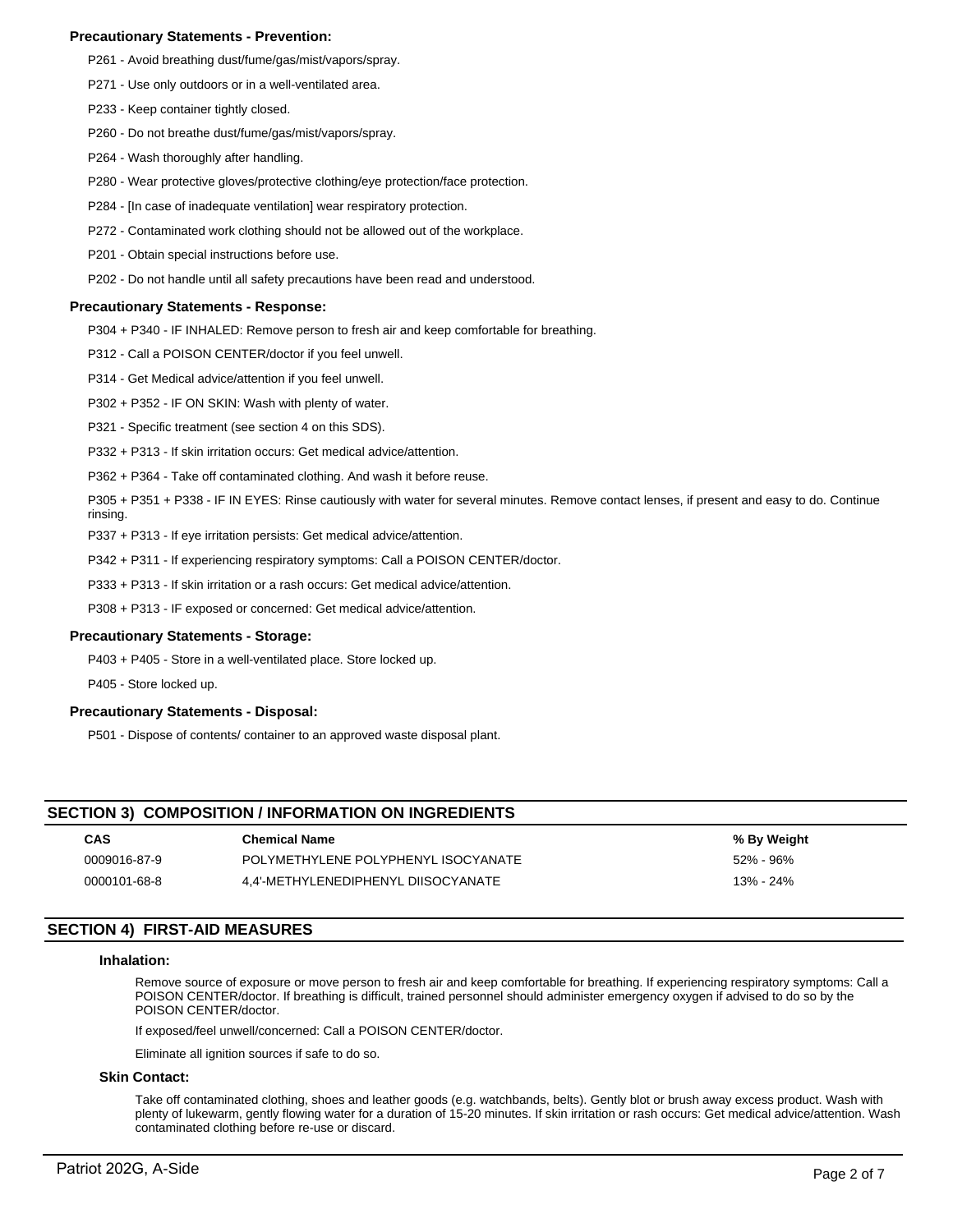IF exposed or concerned: Get medical advice/attention.

### **Eye Contact:**

Rinse eyes cautiously with lukewarm, gently flowing water for several minutes, while holding the eyelids open. Remove contact lenses, if present and easy to do. Continue rinsing for 15-20 minutes. Take care not to rinse contaminated water into the unaffected eye or onto the face. If eye irritation persists: Get medical advice/attention.

### **Ingestion:**

Rinse mouth. Do NOT induce vomiting. Give 1 or 2 glasses of milk or water to drink and get medical attention/advice.

IF exposed or concerned: Get medical advice/attention.

# **SECTION 5) FIRE-FIGHTING MEASURES**

### **Suitable Extinguishing Media:**

Dry chemical, foam, carbon dioxide is recommended. Water spray is recommended to cool or protect exposed materials or structures. Carbon dioxide can displace oxygen. Use caution when applying carbon dioxide in confined spaces. Simultaneous use of foam and water on the same surface is to be avoided as water destroys the foam. Sand or earth may be used for small fires only.

### **Unsuitable Extinguishing Media:**

If water is used, use very large quantities of cold water. The reaction between water and hot isocyanate may be vigorous.

### **Specific Hazards in Case of Fire:**

Excessive pressure or temperature may cause explosive rupture of containers.

Water contamination will produce carbon dioxide. Do not reseal contaminated containers as pressure buildup may rupture them.

### **Fire-fighting Procedures:**

Isolate immediate hazard area and keep unauthorized personnel out. Stop spill/release if it can be done safely. Move undamaged containers from immediate hazard area if it can be done safely. Water spray may be useful in minimizing or dispersing vapors and to protect personnel. Water may be ineffective but can be used to cool containers exposed to heat or flame. Caution should be exercised when using water or foam as frothing may occur, especially if sprayed into containers of hot, burning liquid.

Dispose of fire debris and contaminated extinguishing water in accordance with official regulations.

### **Special Protective Actions:**

Wear NIOSH approved self-contained breathing apparatus in positive pressure mode with full-face piece. Boots, gloves (neoprene), goggles, and full protective clothing are also required.

Care should always be exercised in dust/mist areas.

# **SECTION 6) ACCIDENTAL RELEASE MEASURES**

### **Emergency Procedure:**

ELIMINATE all ignition sources (no smoking, flares, sparks or flames in immediate area).

Do not touch or walk through spilled material.

Isolate hazard area and keep unnecessary people away. Remove all possible sources of ignition in the surrounding area. Notify authorities if any exposure to the general public or the environment occurs or is likely to occur.

If spilled material is cleaned up using a regulated solvent, the resulting waste mixture may be regulated.

### **Recommended Equipment:**

Positive pressure, full-face piece self-contained breathing apparatus(SCBA), or positive pressure supplied air respirator with escape SCBA (NIOSH approved).

### **Personal Precautions:**

Avoid breathing vapors. Avoid contact with skin, eyes or clothing. Do not touch damaged containers or spilled materials unless wearing appropriate protective clothing.

### **Environmental Precautions:**

Stop spill/release if it can be done safely. Prevent spilled material from entering sewers, storm drains, other unauthorized drainage systems and natural waterways by using sand, earth, or other appropriate barriers.

# **Methods and Materials for Containment and Cleaning up:**

Cover container, but do not seal, and remove from work area. Prepare a decontamination solution of 2.0% liquid detergent and 3-8% concentrated ammonium hydroxide in water (5-10% sodium carbonate may be substituted for the ammonium hydroxide). Follow the precautions on the supplier's safety data sheets.

Treat the spill area with the decontamination solution, using about 10 parts of the solution for each part of the spill, and allow it to react for at least 15 minutes. Carbon dioxide will be evolved, leaving insoluble polyureas. Residues from spill cleanup, even when treated as described may continue to be regulated under provisions of RCRA and require storage and disposal as hazardous waste.

Slowly stir the isocyanate waste into the decontamination solution described above. Let stand for 48 hours, allowing the evolved carbon dioxide to vent away, residues may still be subject to RCRA storage and disposal requirements. Dispose off in compliance with all relevant local, state, and federal laws and regulations regarding treatment.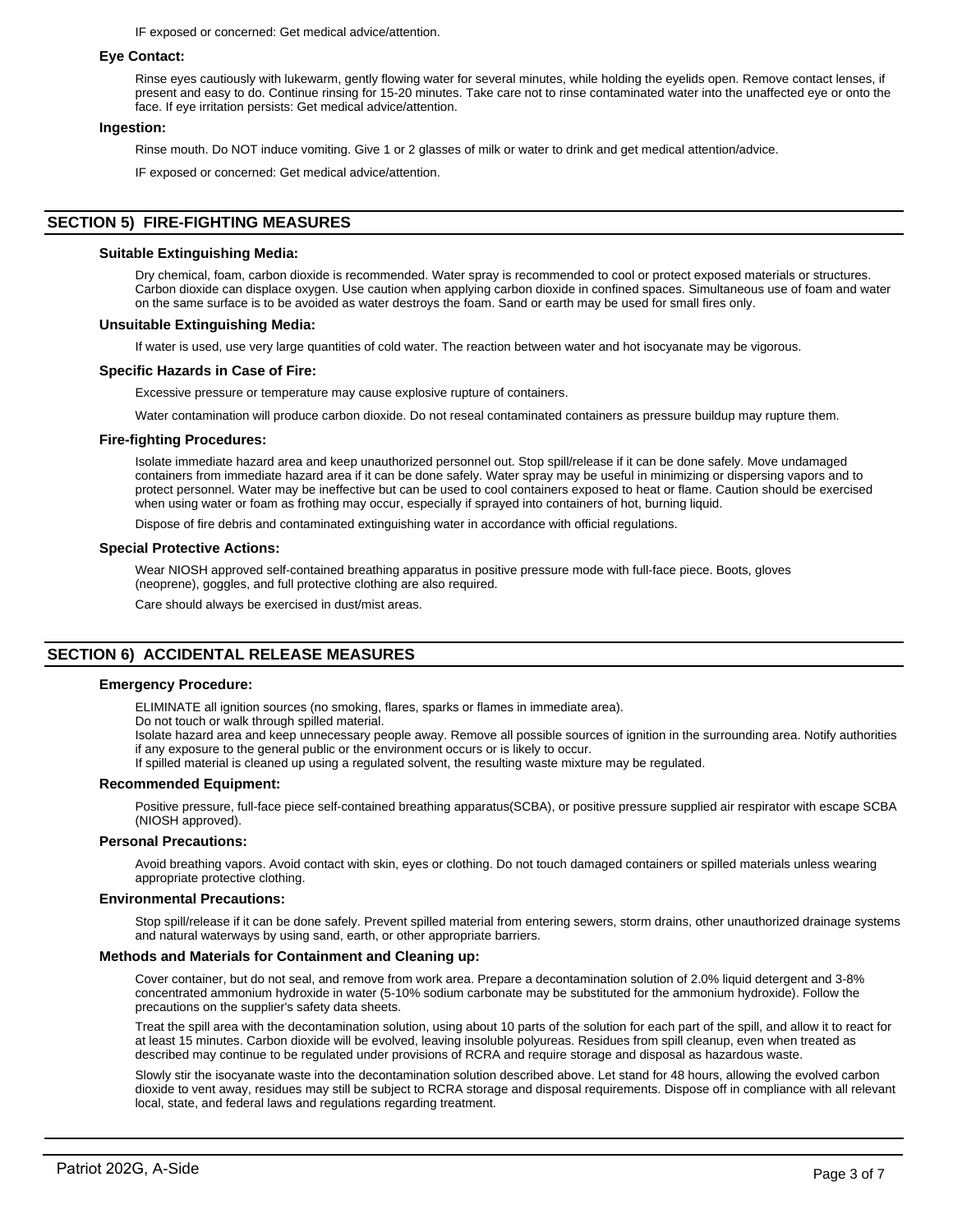### **General:**

Wash hands after use. Do not get in eyes, on skin or on clothing. Do not breathe vapors or mists. Use good personal hygiene practices. Eating, drinking and smoking in work areas is prohibited. Remove contaminated clothing and protective equipment before entering eating areas.

Eyewash stations and showers should be available in areas where this material is used and stored.

### **Ventilation Requirements:**

Use only with adequate ventilation to control air contaminants to their exposure limits. The use of local ventilation is recommended to control emissions near the source.

### **Storage Room Requirements:**

Keep container(s) tightly closed and properly labeled. Store in cool, dry, well-ventilated areas away from heat, direct sunlight, strong oxidizers and any incompatibilities. Store in approved containers and protect against physical damage. Keep containers securely sealed when not in use. Indoor storage should meet OSHA standards and appropriate fire codes. Containers that have been opened must be carefully resealed to prevent leakage. Empty container retain residue and may be dangerous. Use non-sparking ventilation systems, approved explosion-proof equipment and intrinsically safe electrical systems in areas where this product is used and stored.

Keep liquid and vapors away from sparks and flame, store in containers above ground and surrounded by dikes to contain spills or leaks.

Do not cut, drill, grind, weld, or perform similar operations on or near containers.

# **SECTION 8) EXPOSURE CONTROLS/PERSONAL PROTECTION**

### **Eye Protection:**

Wear eye protection with side shields or goggles. Wear indirect-vent, impact and splash resistant goggles when working with liquids. If additional protection is needed for entire face, use in combination with a face shield.

### **Skin Protection:**

Use of gloves approved to relevant standards made from the following materials may provide suitable chemical protection: PVC, neoprene or nitrile rubber gloves. Suitability and durability of a glove is dependent on usage, e.g. frequency and duration of contact, chemical resistance of glove material, glove thickness, dexterity. Always seek advice from glove suppliers. Contaminated gloves should be replaced. Use of an apron and over- boots of chemically impervious materials such as neoprene or nitrile rubber is recommended to avoid skin sensitization. The type of protective equipment must be selected according to the concentration and amount of the dangerous substance at the specific workplace. Launder soiled clothes or properly disposed of contaminated material, which cannot be decontaminated.

### **Respiratory Protection:**

If airborne concentrations exceed or are expected to exceed the TLV, use MSHA/NIOSH approved positive pressure supplied pressure supplied air respiratory with a full face piece or an air supplied hood. For emergencies, use a positive pressure self-contained breathing apparatus. Air purifying (cartridge type) respirators are not approved for protection against isocyanates.

### **Appropriate Engineering Controls:**

Provide exhaust ventilation or other engineering controls to keep the airborne concentrations of vapors below their respective threshold limit value.

| <b>Chemical Name</b>                       | OSHA<br>TWA<br>(ppm) | <b>OSHA</b><br>TWA<br>(mq/m3) | <b>OSHA</b><br>STEL<br>(ppm) | OSHA<br>STEL<br>(mg/m3) | <b>OSHA</b><br>Tables (Z1,<br>Z2. Z3 | <b>OSHA</b><br>Carcinogen | OSHA<br>Skin<br>designation | <b>NIOSH</b><br>TWA<br>(ppm) | <b>NIOSH</b><br>TWA<br>(mg/m3) | <b>NIOSH</b><br>STEL<br>(ppm) | <b>NIOSH</b><br><b>STEL</b><br>(ma/m3) | <b>NIOSH</b><br>Carcinogen |
|--------------------------------------------|----------------------|-------------------------------|------------------------------|-------------------------|--------------------------------------|---------------------------|-----------------------------|------------------------------|--------------------------------|-------------------------------|----------------------------------------|----------------------------|
| 4.4'<br>METHYLENEDIPHEN<br>YL DIISOCYANATE | 0.02<br>ceiling      | 0.2 ceiling                   |                              |                         |                                      |                           |                             | 0.005                        | 0.050                          |                               |                                        |                            |

| <b>Chemical Name</b>                                  | <b>ACGIH</b> | ACGIH   | <b>ACGIH</b> | <b>ACGIH</b> |
|-------------------------------------------------------|--------------|---------|--------------|--------------|
|                                                       | <b>TWA</b>   | TWA     | STFI         | STFI         |
|                                                       | (ppm)        | (mg/m3) | (ppm)        | (mg/m3)      |
| $4.4'$ -<br><b>METHYLENEDIPHEN</b><br>YL DIISOCYANATE | 0.005        | 0.051   |              |              |

# **SECTION 9) PHYSICAL AND CHEMICAL PROPERTIES**

### **PhysicalProperties**

Specific Gravity 1.22

Density 10.22 lb/gal

Patriot 202G, A-Side Page 4 of 7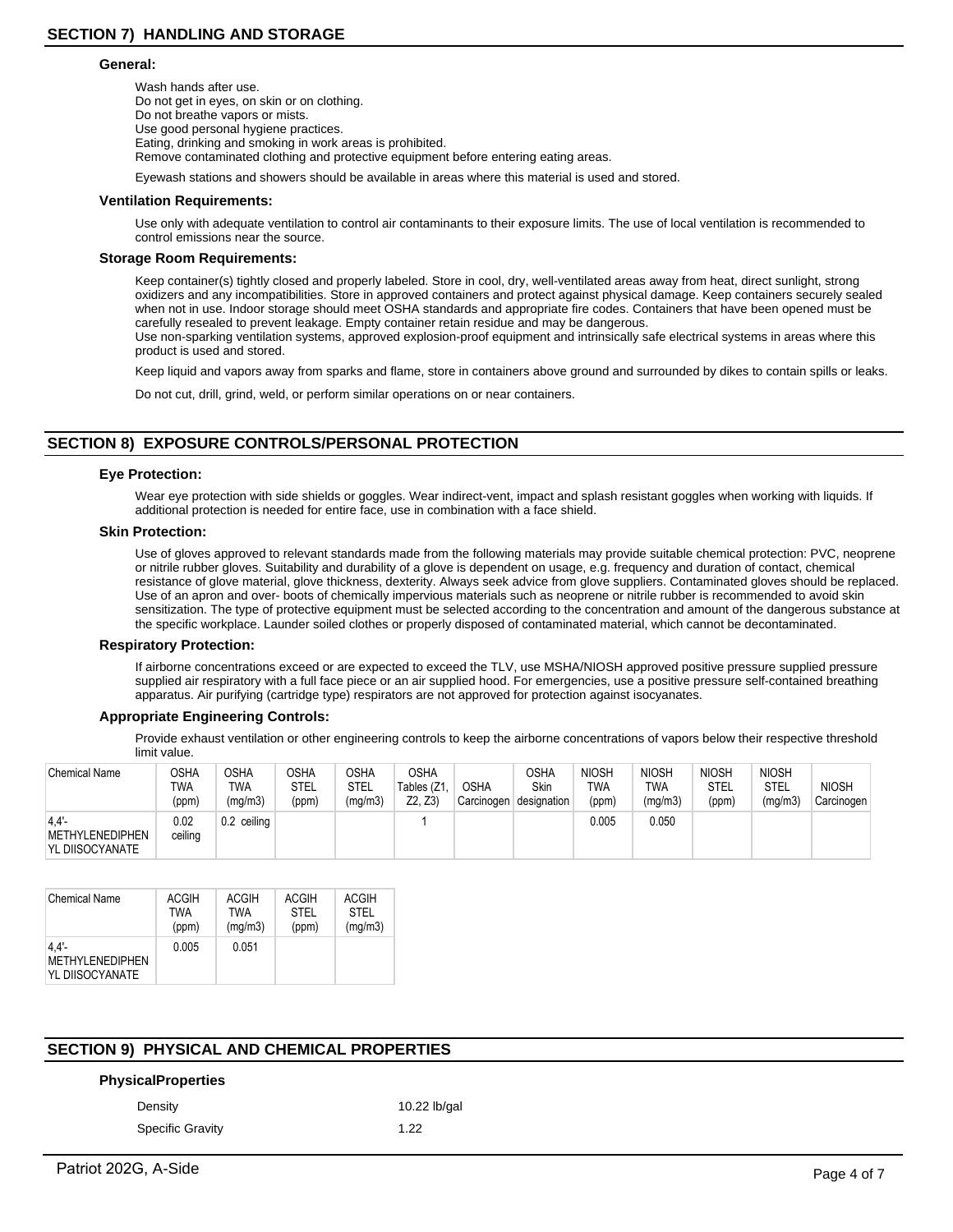| <b>VOC Regulatory</b>        | $0.00$ lb/gal            |
|------------------------------|--------------------------|
| VOC Part A & B Combined      | N.A.                     |
| Appearance                   | Dark Brown Liquid        |
| Odor Threshold               | N.A.                     |
| <b>Odor Description</b>      | Aromatic                 |
| рH                           | N.A.                     |
| <b>Water Solubility</b>      | <b>Reacts with Water</b> |
| Flammability                 | N/A                      |
| Flash Point Symbol           | N.A.                     |
| <b>Flash Point</b>           | 218 °C                   |
| Viscosity                    | N.A.                     |
| Lower Explosion Level        | N.A.                     |
| <b>Upper Explosion Level</b> | N.A.                     |
| Vapor Pressure               | N.A.                     |
| Vapor Density                | Heavier than air         |
| <b>Freezing Point</b>        | N.A.                     |
| <b>Melting Point</b>         | N.A.                     |
| Low Boiling Point            | N.A.                     |
| High Boiling Point           | N.A.                     |
| Auto Ignition Temp           | N.A.                     |
| Decomposition Pt             | N.A.                     |
| <b>Evaporation Rate</b>      | Slower than ether        |
| Coefficient Water/Oil        | N.A.                     |
|                              |                          |

# **SECTION 10) STABILITY AND REACTIVITY**

### **Stability:**

Material is stable at standard temperature and pressure.

### **Conditions to Avoid:**

Heat, high temperature, open flame, sparks, and moisture. Contact with incompatible materials in a closed system will cause liberation of carbon dioxide and buildup of pressure.

### **Hazardous Reactions/Polymerization:**

Will not occur under normal conditions but under high temperatures above 204°C, in the presence of moistures, alkalis,tertiary amines, and metal compounds will accelerate polymerization. Possible evolution of carbon dioxide gas may rupture closed containers.

#### **Incompatible Materials:**

This product will react with any material containing active hydrogens, such as water, alcohol, ammonia, amines, alkalis and acids, the reaction with water is slow under 50°C, but is accelerated at higher temperature and in the presence of alkalis, tertiary amines, and metal compounds. Some reactions can be violent. Material can react with strong oxidizing agents.

## **Hazardous Decomposition Products:**

Carbon dioxide, carbon monoxide, nitrogen oxides, trace amounts of hydrogen cyanide and unidentified organic compounds may be formed during combustion.

# **SECTION 11) TOXICOLOGICAL INFORMATION**

### **Skin Corrosion/Irritation:**

Isocyanates react with skin protein and moisture and can cause irritation. Prolonged contact can cause reddening, swelling, rash, scaling, blistering, and, in some cases, skin sensitization. Individuals who have developed a skin sensitization can develop these symptoms as a result of contact with very small amounts of liquid material or as a result of exposure to vapor.

Causes skin irritation

### **Serious Eye Damage/Irritation:**

Liquid, aerosols or vapors are severely irritating and can cause pain, tearing, reddening and swelling. Prolonged vapor contact may cause conjunctivitis. Any level of contact should not be left untreated.

Causes serious eye irritation

### **Carcinogenicity:**

Suspected of causing cancer.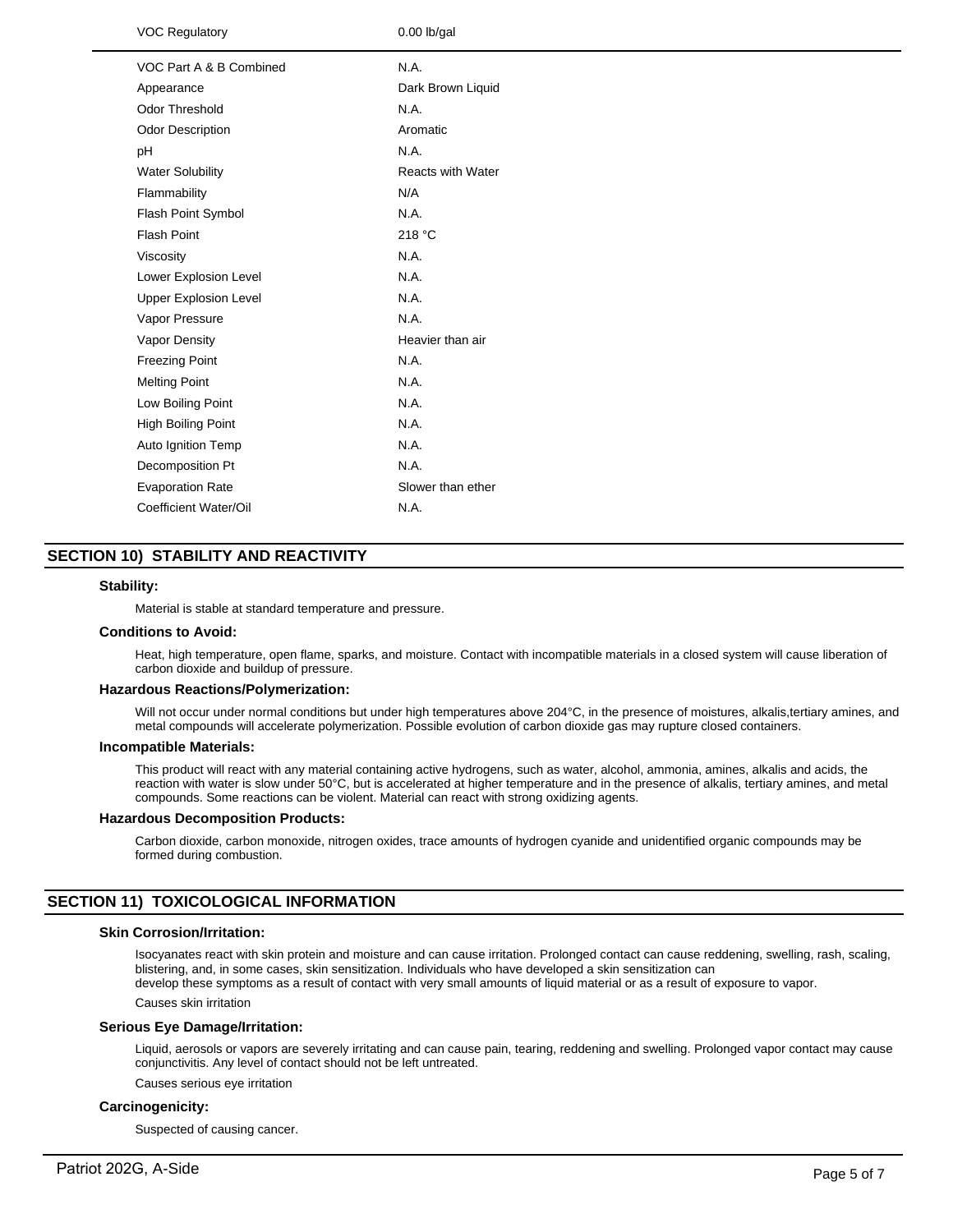### **Respiratory/Skin Sensitization:**

May cause allergy or asthma symptoms or breathing difficulties if inhaled

May cause an allergic skin reaction

### **Germ Cell Mutagenicity:**

No data available

### **Reproductive Toxicity:**

No data available

### **Specific Target Organ Toxicity - Single Exposure:**

High vapor concentrations may cause central nervous system (CNS) depression as evidenced by giddiness, headache, dizziness, and nausea. Persons with a preexisting, nonspecific bronchial hyperactivity can respond to concentrations below the TLV with similar symptoms as well as asthma attack. Exposure well above the TLV may lead to bronchitis, bronchial spasm and pulmonary edema (fluid in lungs). As a result of previous repeated overexposures or a single large dose, certain individuals may develop isocyanate sensitization (chemical asthma) which will cause them to react to a later exposure to isocyanate at levels well below the TLV.

May cause respiratory irritation

### **Specific Target Organ Toxicity - Repeated Exposure:**

Chronic overexposure to isocyanate has also been reported to cause lung damage (including decrease in lung function) which may be permanent.

May cause damage to organs through prolonged or repeated exposure.

### **Aspiration Hazard:**

No data available

### **Acute Toxicity:**

No data available

0000101-68-8 4,4'-METHYLENEDIPHENYL DIISOCYANATE

LC50 (rat): 369-490 mg/m3 (aerosol) (4-hour exposure) (1)

LC50 (rat): 178 mg/m3 (17.4 ppm) (duration of exposure not reported) (2)

LD50 (oral, rat): greater than 10,000 mg/kg (1,2)

LD50 (dermal, rabbit): greater than 10,000 mg/kg (1)

LD50 (oral, mouse): 2,200 mg/kg (3)

### 0009016-87-9 POLYMETHYLENE POLYPHENYL ISOCYANATE

LC50 (rat): 490 mg/m3 (aerosol) 4-hour exposure (22)

LD50 (oral, rat): greater than 10000 mg/kg (PMPPI) (2)

LD50 (dermal, rabbit): greater than 5 mL/kg (6200 mg/kg) (PMPPI) (2)

# **SECTION 12) ECOLOGICAL INFORMATION**

### **Toxicity:**

No data available

### **Persistence and Degradability:**

No data available.

### **Bioaccumulative Potential:**

No data available.

### **Mobility in Soil:**

No data available.

### **Other Adverse Effects:**

No data available.

### **SECTION 13) DISPOSAL CONSIDERATIONS**

### **Waste Disposal:**

Under RCRA, it is the responsibility of the user of the product, to determine a the time of disposal whether the product meets RCRA criteria for hazardous waste. Waste management should be in full compliance with federal, state, and local laws.

Empty containers retain product residue which may exhibit hazards of material, therefore do not pressurize, cut, glaze, weld or use for any other purposes. Return drums to reclamation centers for proper cleaning and reuse.